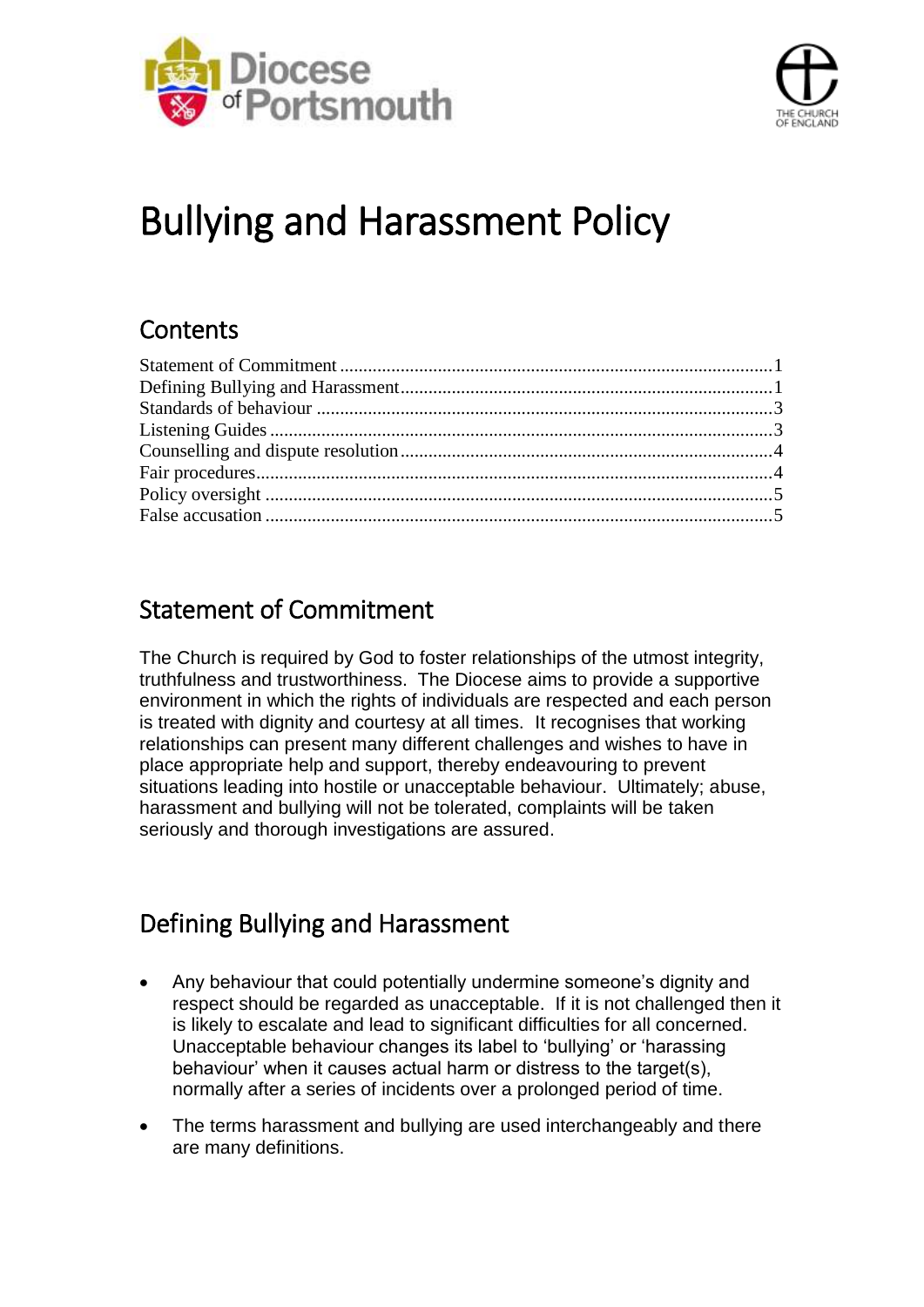



- In general terms, harassment is: *Unwanted conduct which has the purpose or effect of violating another person's dignity, or creating an intimidating, hostile, degrading, humiliating or offensive environment. It may be related to age, sexuality, gender, race, disability, religion and belief, nationality, marital status or any personal characteristic of the individual, and may be persistent or an isolated incident.*
- Bullying may be characterised as: *Offensive, intimidating, malicious or insulting behaviour, an abuse or misuse of power through means intended to undermine, humiliate, denigrate or injure the recipient.*
- Bullying or harassment may be by an individual against an individual or involve groups of people. It may be obvious or it may be insidious. Whatever form it takes, it is unwarranted, unwelcome and offensive to the individual affected
- Examples of harassment and bullying behaviour include:
	- Behaviour on more than one occasion which is offensive, abusive, malicious, insulting or intimidating;
	- The use of suggestive or derogatory remarks, jokes or other verbal abuse at an individual's expense;
	- Spreading malicious rumours, or insulting someone by word or behaviour (particularly on age, racial, sexual or disability grounds);
	- Copying memos that are critical about someone to others who do not need to know;
	- Ridiculing or demeaning someone picking on them or setting them up to fail;
	- Exclusion or victimisation;
	- Unfair treatment;
	- Overbearing supervision or other misuse of power or position;
	- Unwelcome sexual advances touching, standing too close, the display of offensive materials;
	- Making threats or comments about job security without foundation:
	- Deliberately undermining a competent worker by overloading and constant criticism on more than one occasion;
	- Preventing individuals progressing by intentionally blocking promotion or training opportunities;
	- Punishment imposed without reasonable justification;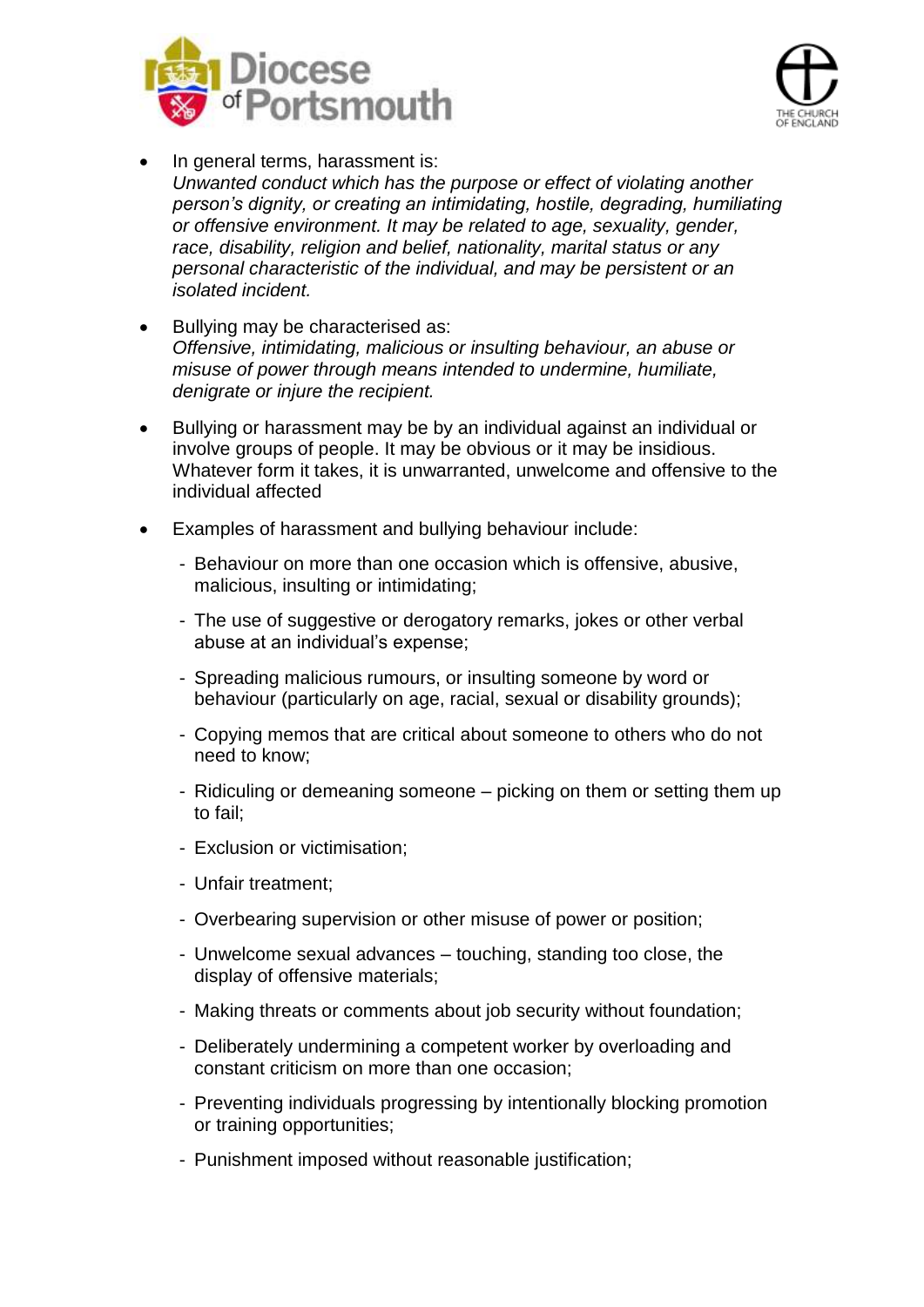



- Changing the duties or responsibilities of staff to their detriment without reasonable justification
- Bullying and harassment are not necessarily face-to-face. They may occur in:
	- written communications
	- e-mail or other electronic communication
	- telephone
- Lack of intent does not diminish, excuse or negate the impact on the the target or the distress caused

#### <span id="page-2-0"></span>Standards of behaviour

Those with pastoral responsibilities for the clergy in this diocese; Area deans, archdeacons and the diocesan bishop, recognise the importance of setting a good example and undertake to participate in training provided in support of this policy.

## <span id="page-2-1"></span>Listening Guides

- Listening Guides are concerned members of the clergy and laity who have volunteered to offer a listening ear to any member of the clergy or other licensed minister, as required. They have received special training for this role and have the full support of the diocesan bishop.
- Listening guides will not make judgments, recommendations or reports; they will listen in an informal atmosphere and encourage individuals to make their own decisions about subsequent actions.
- Those wishing to speak with a Listening Guide should contact the Diocesan Secretary in the first instance; either via telephone (02392899650) or email [diocesan.secretary@portsmouth.anglican.org](mailto:diocesan.secretary@portsmouth.anglican.org)
- The Diocesan Secretary will simply act as a facilitator; redirecting to an appropriate Listening Guide or further HR advice and ensuring any contact is treated in the strictest confidence.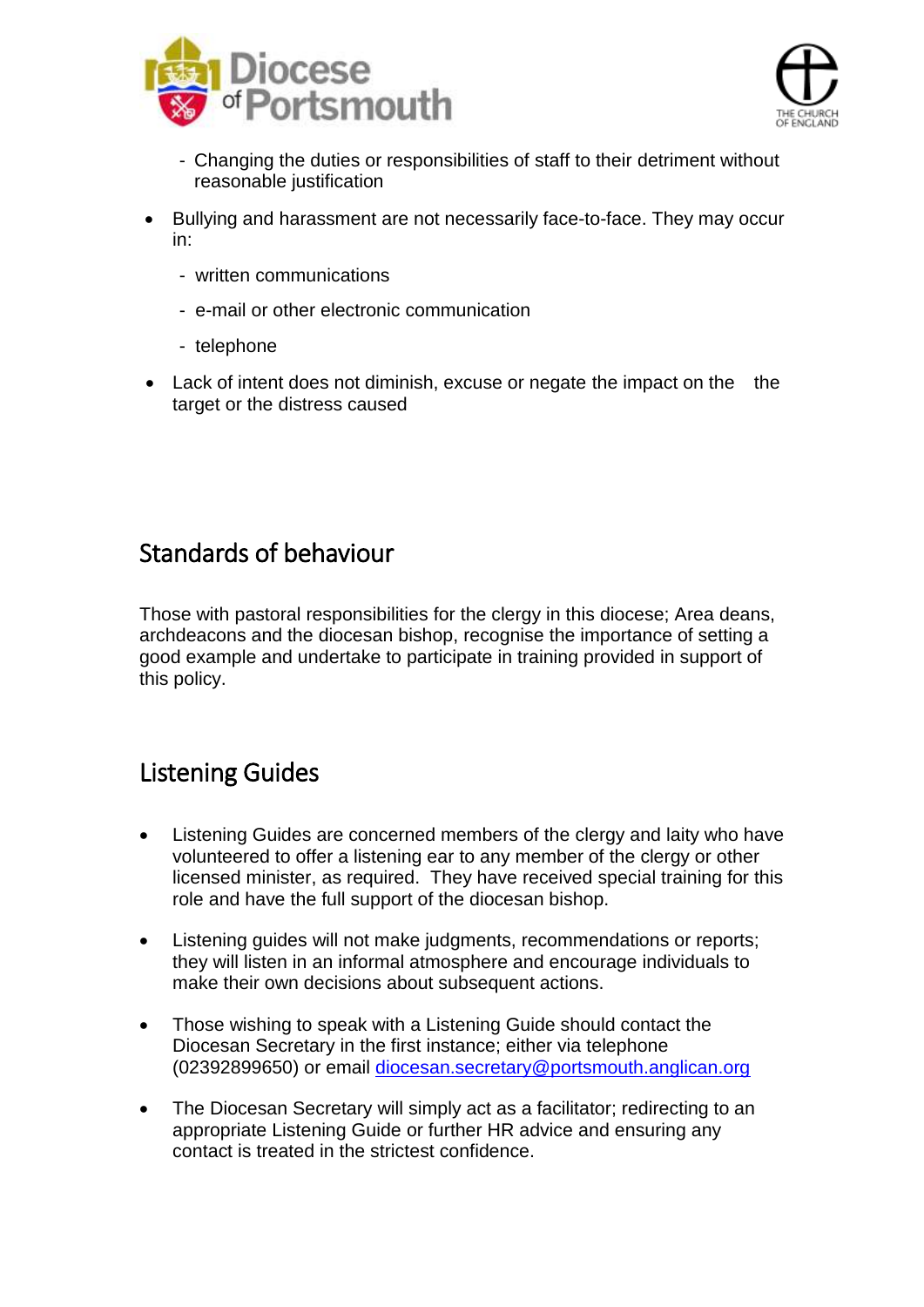



#### <span id="page-3-0"></span>Counselling and dispute resolution

<span id="page-3-1"></span>Professional counsellors and professional associations are other useful sources of support for individuals. Please contact the Diocesan Secretary for further details.

## Fair procedures

- It is possible to follow either the informal route or formal route if wishing to make a complaint of bullying or harassment.
- The informal route normally involves making it clear to the perpetrator that the behaviour offends and that the target wants it to stop. This could be done by letter or email, if a face-to-face confrontation is too difficult in the first instance, and professional support would be available. This route may stop the offensive behaviour quickly and effectively.
- However, there is also the choice of the formal route, which is likely to involve setting out details of the complaint in writing with specifics as to dates and times and an account of what the bullying or harassment is alleged to consist of. The complaint will then be investigated by the diocese, under the direction of the Bishop, as promptly as possible.
- When both the perpetrator and the target are ministers under common tenure, complaints of bullying or harassment may, with the target's consent, be brought under the Grievance Procedure detailed in the Clergy handbook. However, when the perpetrator is a clergy person, it may be more appropriate for the target, or an Archdeacon, with the target's consent, to make a complaint under the Clergy Discipline Measure 2003.
- When the perpetrator is a lay person, and the target is either ordained or lay, complaints of bullying or harassment will be dealt with in the most appropriate way according to the circumstances.
- In any case resulting in a formal complaint the diocese, under the direction of the Bishop, will undertake a full investigation which will involve:
- 1. checking whether the person suspected of bullying or harassment has received previous warnings for similar misconduct (or other types of misconduct) and, if so, whether any earlier warnings remain active;
- 2. talking in confidence to any colleagues who may have evidence relating to the perpetrator's alleged behaviour;